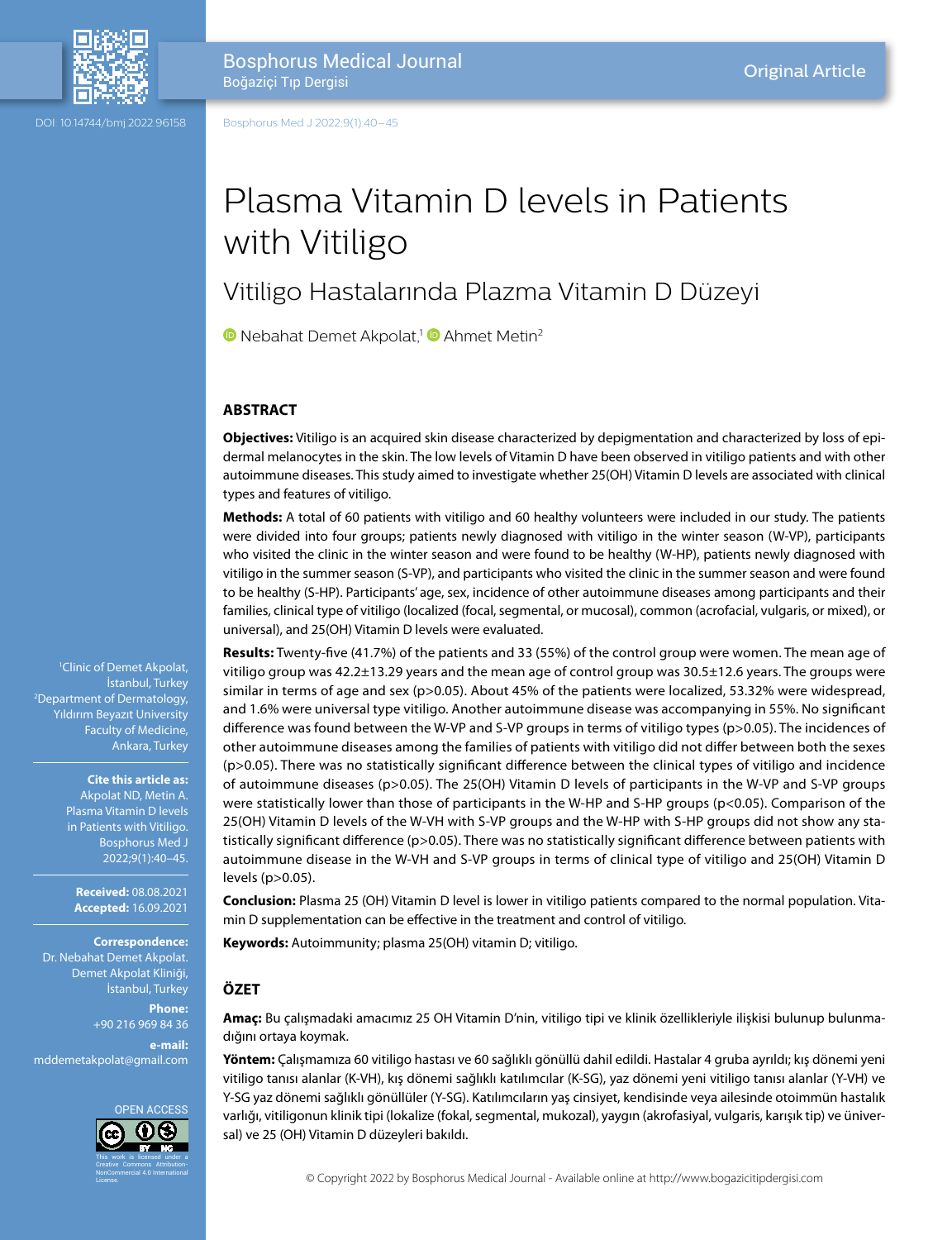**Bulgular:** Çalışmada 62 (%51,7) erkek, 58 (%48,3)kadın katılımcı vardı. Vitiligo hastalarının yaş ortalamaları 42.2±13.29, kontrol grubunun yaş ortalamaları ise 30.5±12.6'ydı.. Grupların yaş ve cinsiyet bakımından benzer olduğu görüldü (p>0,05). Vitiligonun klinik tipleri ve otoimmun hastalıklarla arasında istatistiksel açıdan anlamlı bir fark tespit edimedi (p>0, 05). K-VH ve Y-VH hastaların 25 (OH) Vitamin D düzeyleri, K-SG ve Y-SG göre isttiksel olarak düşüktü (p < 0,05). K-VH ile Y-VH arasında ve K-SG ile Y-SG arasında 25 (OH) Vitamin D düzeyleri açısından istatistiksel fark saptanmadı (p>0,05) K-VH ve Y-VH'deki otoimmun hastalığı bulunan olguların 25 (OH) Vitamin D düzeylerinin ile klinik tipine göre 25 (OH) Vitamin D düzeylerinin arasında istatistiksel olarak anlamlı fark saptanmadı (p>0,05).

**Sonuç:** Vitiligo hastalarında ve vitiligoya eşlik eden başka otoimmun hastalık varlığında, normal populasyona göre plazma 25 (OH) vitamin D seviyesi daha düşük düzeyde bulunmaktadır. Vitiligo aktivasyonunun kontrolü ve ikincil otoimmun hastalıkların önlenmesinde, vitamin D desteğini etkili olabilir.

**Anahtar sözcükler:** Otoimmunite; plazma 25 (OH) vitamin D; vitiligo.

 $\overline{I}$  itiligo is an acquired skin disorder that progresses with depigmentation and is characterized by the loss of epidermal melanocytes in the skin.<sup>[1]</sup> Although the prevalence of the disease ranges from 0.14% to 8.8%, its incidence is  $1-2\%$ .  $[2-4]$  Moreover, despite the etiopathogenesis of vitiligo being unclear, vitiligo is classified as an autoimmune disease because of the identification of some specific autoantibodies against melanocytes. Vitiligo causes not only cosmetic problems but also serious psychological and social effects on the affected person.<sup>[5]</sup>

Vitamin D3, the active form of Vitamin D, is an essential vitamin for humans. Vitamin D, considered to be more of a hormone than a classic vitamin, has important effects on immunity, calcium regulation, brain functions, and melanin synthesis. $[2-6]$  It also prevents the development of autoimmune diseases by inducing the activity of regulatory T-cells and increasing the modulation of antigen presenting cells and dendritic cells.[7,8]

Considering the association between low plasma Vitamin D levels and autoimmunity, $[9-11]$  this study aimed to evaluate the relationship between clinical types and features of vitiligo and low plasma Vitamin D levels.

#### **Methods**

This prospective and single-center study was performed with the approval of the Institutional Review Board of Ankara Atatürk Education and Training Hospital and in line with the ethical principles of the Declaration of Helsinki. The study included 60 vitiligo patients and 60 health controls who applied to the dermatology clinic and met the study criteria.

The inclusion criterion was having been newly diagnosed with vitiligo. The exclusion criteria were as follows: Having a suspected diagnosis of vitiligo, not signing the voluntary informed consent form, taking oral Vitamin D supplements, being pregnant or breastfeeding, and not agreeing to undergo laboratory tests. The control group included healthy individuals who came to the dermatology outpatient clinic for other reasons and were not found to have any pathology on examination.

The patients were divided into four groups; patients who were newly diagnosed with vitiligo in the winter season (W-VP), healthy participants in the winter season (W-HP), patients newly diagnosed with vitiligo in the summer season (S-VP), and healthy participants in the summer season (S-HP).

Our study parameters were determined as participants' age, sex, incidence of other autoimmune diseases among participants and their families, clinical type of vitiligo (localized (focal, segmental, or mucosal), common (acrofacial, vulgaris, or mixed), or universal), and 25(OH) Vitamin D levels.

The 25(OH) Vitamin D levels were evaluated using the LC-MS/MS method (Applied Biosystems 3200, USA) and classified into the following categories: Deficiency: Levels<10 µg/L, insufficiency: Levels of 10–30 µg/L, and sufficiency: Levels $>$ 30 µg/L.

#### **Statistical Analysis**

Mean and standard deviation were used as descriptive statistics in data analysis using numerical variables. Categorical variables were indicated by the number of cases and their percentages. The relationship between categorical variables was examined using the Chi-square test. The statistical significance limit (p) was set at 0.05 and  $p$ <0.05 was considered as statistically significant. Statistical analyzes were performed using the SPSS 15.0 program.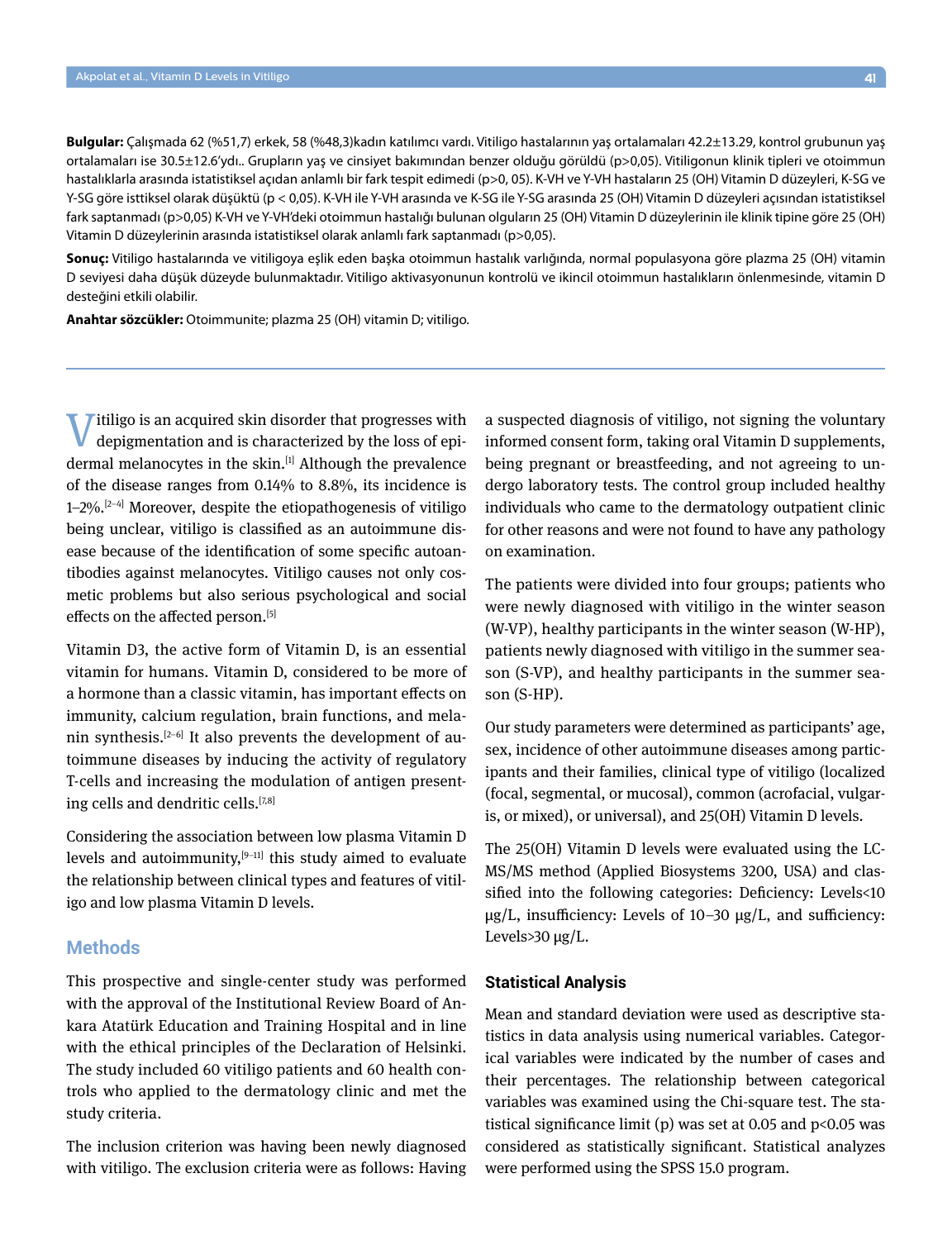| Table 1. Demographic characteristics of the groups |                |                 |                 |                 |           |  |
|----------------------------------------------------|----------------|-----------------|-----------------|-----------------|-----------|--|
| Demographic characteristics                        | $W-VP(n=30)$   | $S-VP(n=30)$    | $W-HP (n=30)$   | $S-HP(n=30)$    | p         |  |
| Age (years)                                        | $43 \pm 14.18$ | $31.5 \pm 12.4$ | $41.5 \pm 12.4$ | $29.5 \pm 12.8$ | <b>NS</b> |  |
| Sex, n (%)                                         |                |                 |                 |                 |           |  |
| Female                                             | 13 (43.3%)     | 12 (40%)        | 18 (60%)        | 15 (50%)        | <b>NS</b> |  |
| Male                                               | 17 (57.6%)     | 18 (60%)        | 12 (40%)        | 15 (50%)        |           |  |
| 25(OH) vitamin D (µg/L) Mean±SD                    | $8.9 \pm 1.3$  | $8.5 \pm 1.1$   | 18.4±9.1        | $18.5 + 9.5$    | $0.05*$   |  |

W-VP: Vitiligo patients in the winter season; S-VP: Vitiligo patients in the summer season; W-HP: Healthy participants in the winter season; S-HP: Healthy participants in the summer season; \*: Statistically significant; SD: Standard deviation; NS: Not significant.

| Table 2. Distribution of clinical types of vitiligo in patients |           |           |           |  |  |
|-----------------------------------------------------------------|-----------|-----------|-----------|--|--|
| Vitiligo type                                                   | $W-VP(%)$ | $S-VP(%)$ | p         |  |  |
| Localized                                                       |           |           |           |  |  |
| Focal                                                           | 12 (40)   | 6(20)     | <b>NS</b> |  |  |
| Segmental                                                       | 2(6.7)    | 3(10)     |           |  |  |
| Mucosal                                                         | 0(0)      | 4(13.3)   |           |  |  |
| Common                                                          |           |           |           |  |  |
| Vulgaris                                                        | 13 (43.3) | 15(50)    | ΝS        |  |  |
| Acrofacial                                                      | 2(6.7)    | 0(0)      |           |  |  |
| Mixed                                                           | 0(0)      | 2(6.7)    |           |  |  |
| Universal                                                       | 1(3.3)    | 0(0)      | ΝS        |  |  |

W-VP: Vitiligo patients in the winter season; S-VP: Vitiligo patients in the summer season; NS: Not significant.

### **Results**

The study included 35 (58.3%) male and 25 (41.6%) female in vitiligo group and 27 (45%) male and 33 (55%) female in control group. The mean age of vitiligo group was 42.2±13.29 years and the mean age of control group was 30.5±12.6 years. The groups were similar in terms of age and sex (p>0.05) (Table 1).

The patients in the W-VP and S-VP groups were classified according to the Fitzpatrick skin classification as follows: 6 (10%) patients were determined as having Type 2 skin, 49 (81.7%) patients were determined as having Type 3, and 5 (8.3%) patients were determined as having Type 4. Localized vitiligo was observed in 27 (45%) patients, common in 32 (53.3%), and universal in 1 (1.6%). Vitiligo covered 1–5% of the body surface area in 40 (66.7%) patients, 6–19% in 15 (25%), and more than 20% in 5 (8.3%). In addition, 31 (51.6%) patients had an autoimmune disease, whereas 16 (26.6%) patients reported a family history of autoimmune disease.

Clinical types of vitiligo in patients in the W-VP and S-VP groups are detailed in Table 2. On statistical evaluation, no significant difference was found in the vitiligo types between the groups (p>0.05) (Table 2).

When the patients were questioned in terms of the incidence of a familial autoimmune disease, at least one autoimmune disease was reported in the family in 5 (16.6%) of the patients in the W-VP and in 11 (36.6%) of the patients in the S-VH groups. A total of 7 (11.6%) female and 9 (15%) male patients reported a family history of autoimmune diseases. The incidence of other autoimmune disease in the families of patients with vitiligo did not differ between both the sexes (p>0.05).

One or more other autoimmune diseases were detected in 17 (56.7%) of the patients in the W-VP and in 14 (46.7%) of the patients in the S-VP groups. There was no statistically significant difference between clinical types of vitiligo and autoimmune diseases (p>0.05) (Table 3).

25(OH) Vitamin D levels of patients in the W-VP and S-VP groups were statistically lower than those in patients in the W-HP and S-HP groups ( $p<0.05$ ). Comparison of the 25(OH) Vitamin D levels of the W-VH with S-VP groups and the W-HP with S-HP groups did not show any statistically significant difference (Table 1).

The distribution of 25(OH) Vitamin D levels in patients with autoimmune disease in W-VP and S-VP is given in table. There was no statistically significant difference between the groups (Table 4).

The distributions of 25(OH) Vitamin D levels of W-VP and S-VP according to the vitiligo clinical type are given in Table 5. There was no statistically significant difference between the groups (p>0.05).

# **Discussion**

This study found that 25(OH) Vitamin D levels in all patients with vitiligo were lower independent of season, concomitant autoimmune disease, and clinical type of vitiligo.

The study results on the distribution of vitiligo types are conflicting. The results of a case series by Aktan et al.<sup>[12]</sup>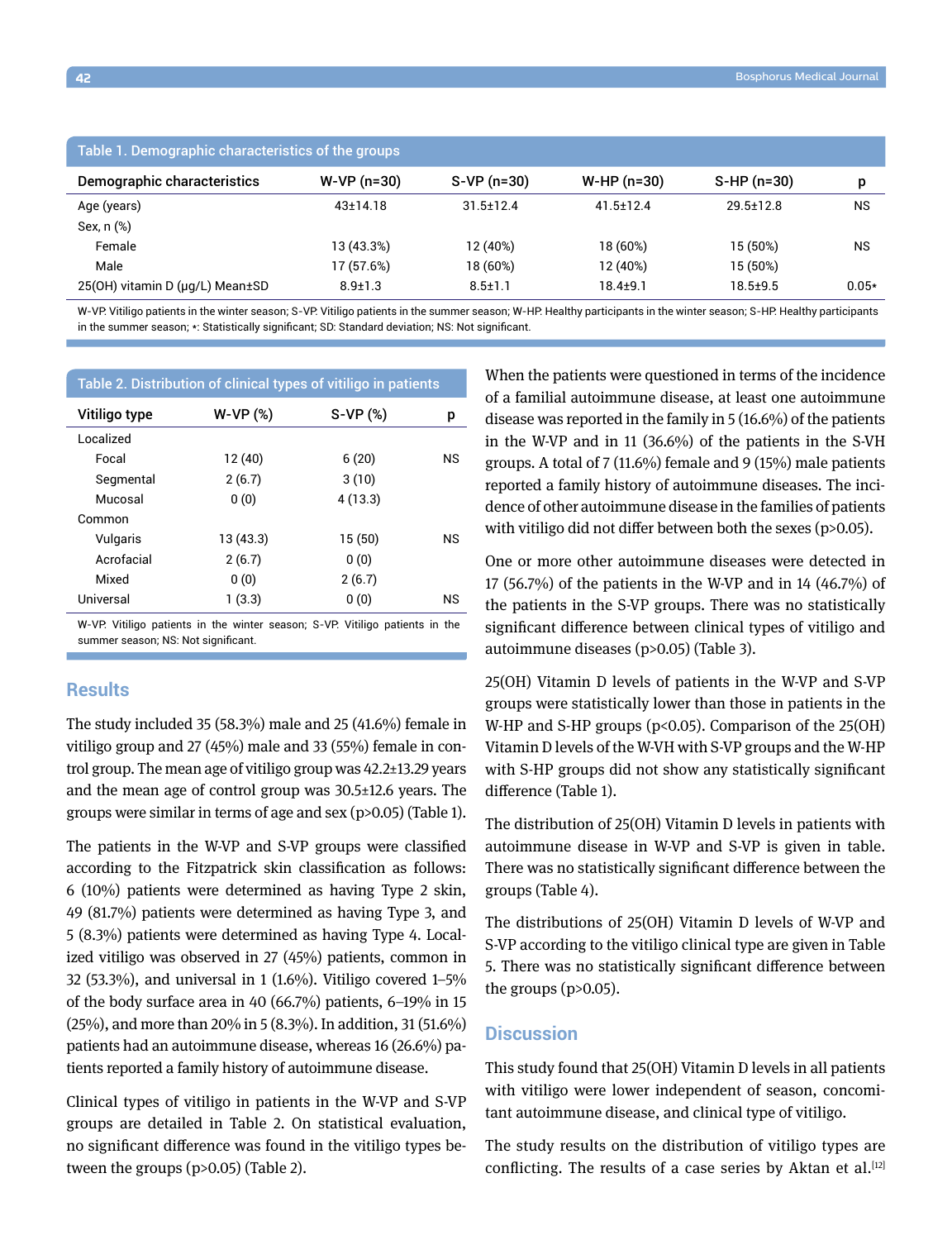|               | Table 3. Relationship between vitiligo type and autoimmune disease in patients |                            |  |
|---------------|--------------------------------------------------------------------------------|----------------------------|--|
| Vitiligo type | W-VP<br>Autoimmune disease                                                     | S-VP<br>Autoimmune disease |  |

# Table 3. Relationship between vitiligo type and autoimmune

|            | Autoimmune disease |      |    | Autoimmune disease |                |      |                |              |           |
|------------|--------------------|------|----|--------------------|----------------|------|----------------|--------------|-----------|
|            | Yes                |      | No |                    | Yes            |      | No             |              |           |
|            | n                  | %    | n  | $\%$               | n              | %    | n              | %            |           |
| Localized  |                    |      |    |                    |                |      |                |              |           |
| Focal      | 7                  | 58.3 | 5  | 41.7               | 3              | 20   | 3              | 20           |           |
| Segmental  | 2                  | 11.1 | 0  | 0                  | $\overline{2}$ | 13.4 |                | 6.6          |           |
| Mucosal    | 0                  | 0    | 0  | 0                  | $\overline{2}$ | 13.4 | $\overline{2}$ | 13.4         |           |
| Common     |                    |      |    |                    |                |      |                |              |           |
| Vulgaris   | 6                  | 33.3 | 7  | 53.8               | 8              | 53.2 | $\overline{ }$ | 46.6         | <b>NS</b> |
| Acrofacial | $\overline{2}$     | 11.1 | 0  | $\mathbf{0}$       | 0              | 0    | 0              | $\mathbf{0}$ |           |
| Mixed      | 0                  | 0    | 0  | 0                  | 0              | 0    | $\overline{2}$ | 13.4         |           |
| Universal  |                    | 5.6  | 0  | 0                  | 0              | 0    | 0              | 0            |           |
| Total      | 18                 | 30   | 12 | 20                 | 15             | 25   | 15             | 25           |           |

W-VP: Vitiligo patients in the winter season; S-VP: Vitiligo patients in the summer season; NS: Not significant.

Table 4. 25(OH) D levels of participants with autoimmune disease in addition to summer and winter period vitiligo disease

|                                          | $W-VP(%)$ | $S-VP(%)$ | р  |
|------------------------------------------|-----------|-----------|----|
| Autoimmune patient (+)<br>25(OH)D levels |           |           | ΝS |
| $<$ 10 µg/L                              | 14 (46.6) | 13(43.3)  |    |
| $10 - 30 \mu q/L$                        | 3(30.0)   | 1(3.3)    |    |
| $>30 \mu q/L$                            | 13(43.3)  | 14 (46.6) |    |
|                                          |           |           |    |

W-VP: Vitiligo patients in the winter season; S-VP: Vitiligo patients in the summer season; NS: Not significant.

that included 63 patients with vitiligo indicated that 22.2% of the cases had a localized type and 77.8% had a diffuse type of vitiligo. Firooz et al. $[13]$  reported that vitiligo was localized in 71.3% of 80 cases and presented as common type in 28.7% of the cases. Onunu et al. $[14]$  reported that 77% of a group of 351 cases showed localized type and that 10.5% showed a common type of the disease. In our study, we found that our patients mostly had the common type of vitiligo (53.3%).

Vitiligo is considered to be an autoimmune disease in terms of etiopathogenesis based on a hypothesis that has been supported since a long time.<sup>[15]</sup> The high incidence of other autoimmune diseases and the detection of certain autoantibodies on examination support this hypothesis.<sup>[16]</sup> Narita et  $al.$ <sup>[17]</sup> found that 20.3% of 133 patients with generalized vitiligo had at least one concomitant autoimmune disease. The data obtained in our study are consistent with these reports.

Table 5. Distribution of 25(OH) Vitamin D levels in summer and winter seasons among patients with vitiligo based on clinical type

| Vitiligo type     | W-VP (%)  | $S-VP(%)$ | р  |
|-------------------|-----------|-----------|----|
| Local             |           |           |    |
| $<$ 10 µg/L       | 11 (36.6) | 11 (36.6) |    |
| $10 - 30 \mu q/L$ | 3(10)     | 2(6.7)    |    |
| $>30 \mu q/L$     | 13(43.4)  | 14 (46.6) |    |
| Common            |           |           |    |
| $<$ 10 µg/L       | 13(43.4)  | 15(50)    |    |
| $10 - 30 \mu q/L$ | 2(6.7)    | 2(6.7)    | ΝS |
| $>30 \mu q/L$     | 15(50)    | 13(43.4)  |    |
| Universal         |           |           |    |
| $<$ 10 µg/L       | 1(3.4)    | 0(0)      |    |
| $10 - 30 \mu q/L$ | 0(0)      | 0(0)      |    |
| $>30 \mu q/L$     | 29(96.6)  | 30 (100)  |    |
|                   |           |           |    |

W-VP: Vitiligo patients in the winter season; S-VP: Vitiligo patients in the summer season; NS: Not significant.

Both patients with vitiligo and their siblings in families with generalized vitiligo, where a large number of family members are affected, have a higher incidence of autoimmune/autoinflammatory diseases.<sup>[18]</sup> Spritz reported a marked increase in the incidence rates of familial autoimmune diseases in his research.<sup>[19]</sup> Vrijman et al.<sup>[20]</sup> reported a familial autoimmune disease history in 3.8% of patients with vitiligo in their study. In our study, we also observed a significant relationship between vitiligo and autoimmune diseases. In addition, we found that the familial autoimmune disease incidence rates among our participants were higher than those reported in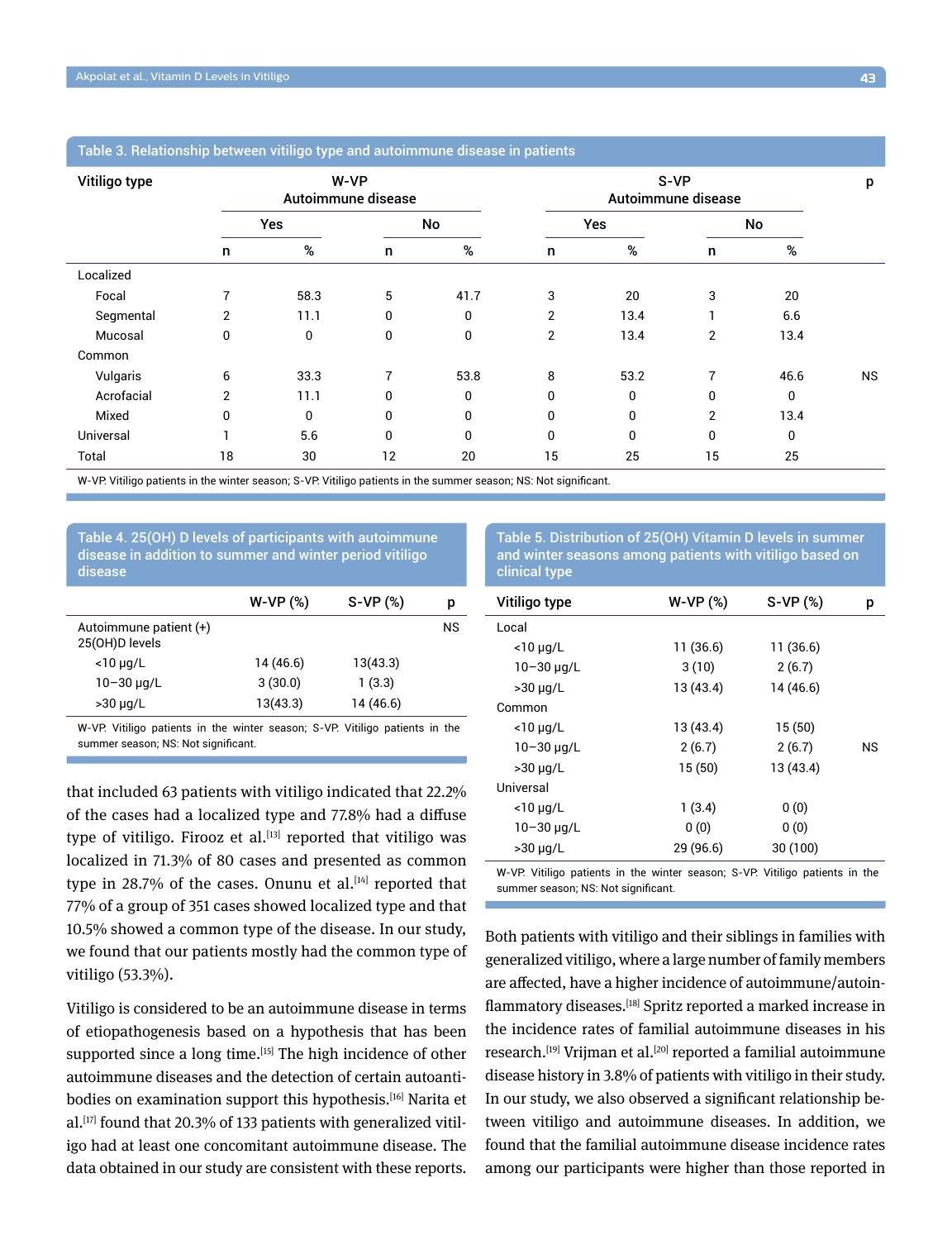the literature. We believe that this may be because the studies were conducted in different geographical areas.

Vitamin D exerts an anti-inflammatory effect on the acquired immune system by suppressing immunoglobulin production and plasma cell differentiation. In addition, it prevents the development of autoimmune diseases by inducing regulatory T-cells and modulating antigen presenting cells and dendritic cells.<sup>[8,11,21]</sup> Cantorna, in his study, found a relationship between the incidence and severity of autoimmune diseases, such as multiple sclerosis and autoimmune bowel diseases, and Vitamin D levels.<sup>[9]</sup> Saleh et al.,<sup>[11]</sup> in their study on patients with vitiligo, found a relationship between vitiligo as well as autoimmune diseases and Vitamin D deficiency and suggested that Vitamin D deficiency may be a triggering factor in the development of autoimmunity.<sup>[10,11]</sup> In our study, it was observed that the 25(OH) Vitamin D levels of patients with vitiligo who were included in the study in both summer and winter seasons were low.

Silverberg et al. $[6]$  evaluated 25(OH) Vitamin D levels in patients with vitiligo in their study and detected moderate and severe plasma 25(OH) Vitamin D deficiency in 55.6% and 13.3% of 45 patients with vitiligo, respectively; however, the control group was not evaluated in this study and seasonal variables were not considered. In our study, all patients with vitiligo demonstrated severely low 25(OH) Vitamin D levels irrespective of seasonal differences suggesting that excessive consumption of Vitamin D in the body may occur in patients with autoimmune diseases, such as vitiligo.

We found only one study in the literature evaluating the relationship between 25(OH) Vitamin D and vitiligo type. This study by Xu et al. $[22]$  on 171 vitiligo cases in China reported that there was no significant difference in 25(OH) Vitamin D levels in cases with segmental vitiligo. In our study, although it was not statistically significant, severe plasma 25(OH) Vitamin D deficiency was found in patients with the common vitiligo type.

Severe Vitamin D deficiency has been reported in all studies evaluating 25(OH) Vitamin D deficiencies in vitiligo cases with concomitant autoimmune disease.<sup>[6,11]</sup> In our study, severe plasma 25(OH) Vitamin D deficiencies were detected in patients with vitiligo with concomitant autoimmune diseases, consistent with the literature. This result suggests that low plasma 25(OH) Vitamin D levels increase the risk of developing secondary autoimmune conditions or may be associated with excessive consumption of plasma 25(OH) Vitamin D in autoinflammatory processes.

The small number of patients in the study and control groups in our study was a study limitation. In addition, after obtaining adequate plasma levels with Vitamin D replacement, we could not evaluate disease activation, clinical types of vitiligo, and the presence of other concomitant autoimmune diseases. Moreover, assessing serum levels of 1, 25(OH)2 D3, which is the active form of Vitamin D, in further studies may be beneficial.

# **Conclusion**

Plasma 25(OH) Vitamin D levels are lower in the patients with vitiligo than those in the normal population. Vitamin D supplementation may be effective in controlling the progression of vitiligo and the development of secondary autoimmune diseases.

#### **Disclosures**

**Ethics Committee Approval:** The Yıldırım Beyazıt University Clinical Research Ethics Committee granted approval for this study (date: 21.11.2012, number: 26379996/117).

**Peer-review:** Externally peer-reviewed.

**Conflict of Interest:** None declared.

**Authorship Contributions:** Concept – N.D.A.; Design – N.D.A., A.M.; Supervision – A.M.; Materials – N.D.A.; Data collection and/or processing – N.D.A.; Analysis and/or interpretation – N.D.A., A.M.; Literature search – N.D.A.; Writing – N.D.A.; Critical review – A.M.

## **References**

- 1. Taïeb A, Picardo M. Clinical practice. Vitiligo. N Engl J Med 2009;360:160–9.
- 2. Bergqvist C, Ezzedine K. Vitiligo: A Review. Dermatology 2020;236:571–92.
- 3. Mueller XM, Tevaearai HT, Genton CY, Chaubert P, von Segesser LK. Improved neoangiogenesis in transmyocardial laser revascularization combined with angiogenic adjunct in a pig model. Clin Sci (Lond) 2000;99:535–40.
- 4. Ortonne JP, Bahadoran P, Fitzpatrick TB. Hypomelanoses and hypermelanoses. In: Freedberg IM, Eisen AZ, Wolf K, Austen AZ, Goldsmith LA, Katz SI. editors. Fitzpatrick's Dermatology in General Medicine. USA, McGraw-Hill; 2003. p. 836–81.
- 5. Alshiyab DM, Al-Qarqaz FA, Heis LH, Muhaidat JM, Eddin WS, Atwan AA. Assessment of serum vitamin D levels in patients with Vitiligo in Jordan: A case-control study. Dermatol Res Pract 2019;2019:2048409.
- 6. Silverberg JI, Silverberg AI, Malka E, Silverberg NB. A pilot study assessing the role of 25 hydroxy vitamin D levels in patients with vitiligo vulgaris. J Am Acad Dermatol 2010;62:937– 41.
- 7. Jameson J. Chapter 335 Disorders of the Thyroid Gland. In: Jameson JL, Fauci AS, Kasper DL, Hauser SL, Longo DL, Loscalzo J, editors. Harrison's Principles of Internal Medicine. New York: The McGraw-Hill Companies, Inc; 2008. p. 2224–46.